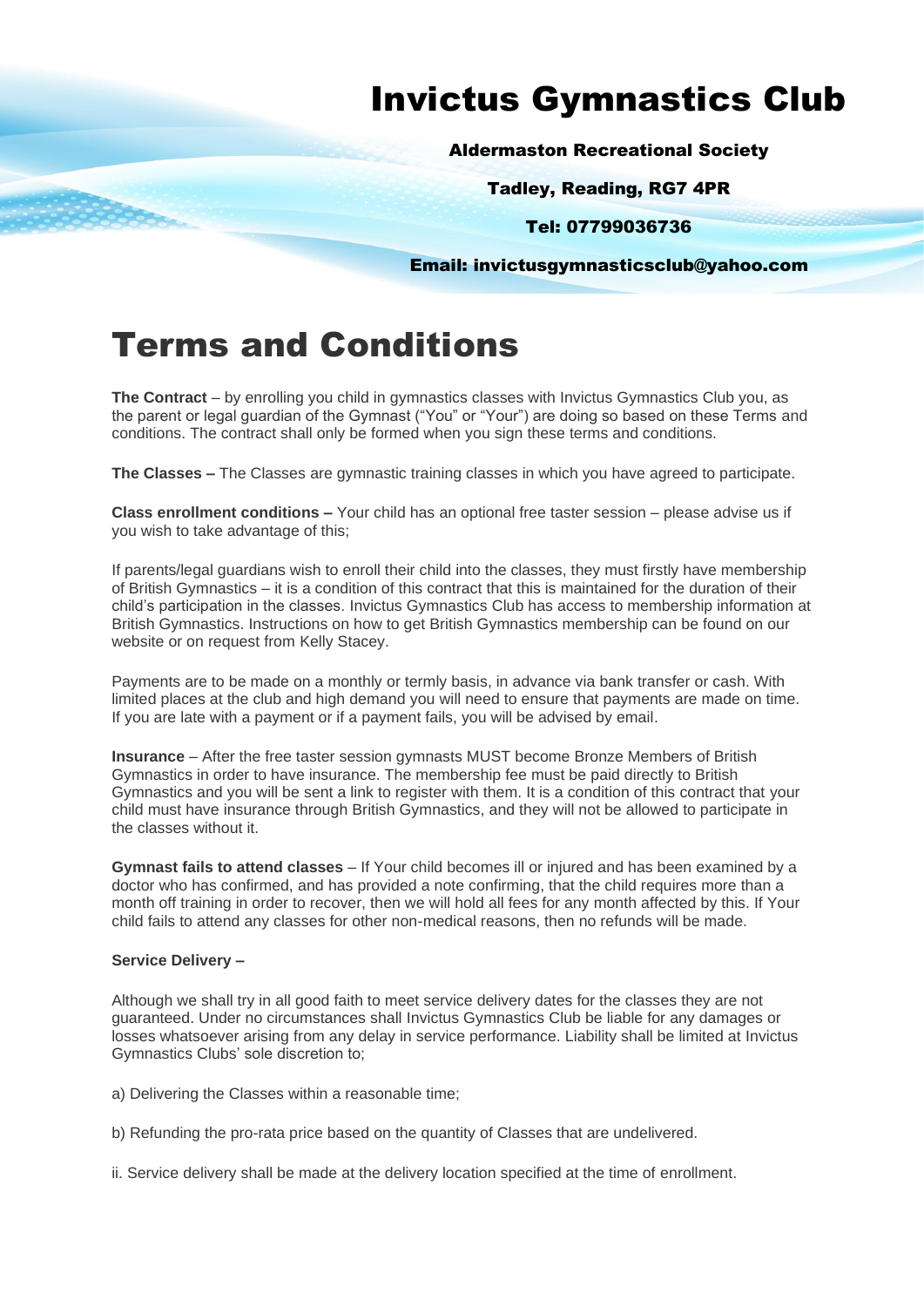#### **Gymnast behavior and responsibilities –**

**It is Your responsibility to inform us of any changes in the Gymnast's condition from those given on the Information Form as soon as you are aware of them in case it affects their safe participation in the Classes. The Coach's view as to whether participation can continue without further input from the Gymnast's doctor will be final.** 

Class Gymnasts must at all times comply with the Gymnast's Code of Conduct of which you can find on our website. Gymnasts are expected to behave in a civilized manner towards the Coach, other gymnasts and any members of the public who are in the vicinity. Gymnasts are expected to refrain from using foul language at all times;

We may refuse entry or ask a Gymnast to leave the Class in accordance with the Code of Conduct if it is felt that the Gymnast's behavior is unacceptable and such decision will be final and without refund.

Class Gymnasts must follow all procedures as advised to them either orally or via notices at the training venue. Please adhere to all instructions given to you by either the Coach or any venue. Please also adhere to any instructions regarding car parking and observe all speed limits.

No mobile phones, personal audio equipment or any other distraction is permitted in the sports hall during classes. At all times the use of any photographic, video or audio recording device during the class is strictly forbidden on privacy and safeguarding grounds.

Food and smoking are strictly forbidden in the venue buildings, but Gymnasts are encouraged to bring water (but no fizzy drinks please) to maintain hydration levels.

Gymnasts should aim to arrive at least 5 minutes before classes start and no more than 15 minutes before the Class and leave no more than 15minutes after the Class to assist in reducing any waiting room congestion.

### **Clothing –**

Gymnasts must wear appropriate clothing including leotards or sportswear including T-shirts, shorts, tracksuit bottoms or leggings during the Classes – no jeans, zipped or buttoned clothing, skirts or dresses please. All jewelry must be removed, hair must be tied back from the face.

Any hairclips or any other item that could fall off and cause injury must be removed;

No outdoor footwear must be worn – Gymnasts should participate in bare feet.

**Parental responsibilities** – please ensure that you have read the parental code of conduct which is designed to ensure that your child gains the most benefit from their gymnastic sessions and that all gymnasts are safe during the classes. You will be liable for any damage caused to any property or facilities by Your child.

**Health and Safety** – The Gymnast agrees to comply with all Health and Safety rules and requirements as defined by Invictus Gymnastics Club at any time during the delivery of the Classes. Specifically:

Gymnasts must not enter the sports hall until the Coach is present and must inform the Coach if they are going to leave the sports hall before the end of the class even if only temporarily;

**Gymnasts must not attend classes if they have any contagious skin infections such as impetigo, any open wounds, ear infections, chicken pox, conjunctivitis, flu or a bad cold. If you have been sick, then you must not attend until you have been symptom free for at least 48 hrs If in doubt, please consult their doctor.**